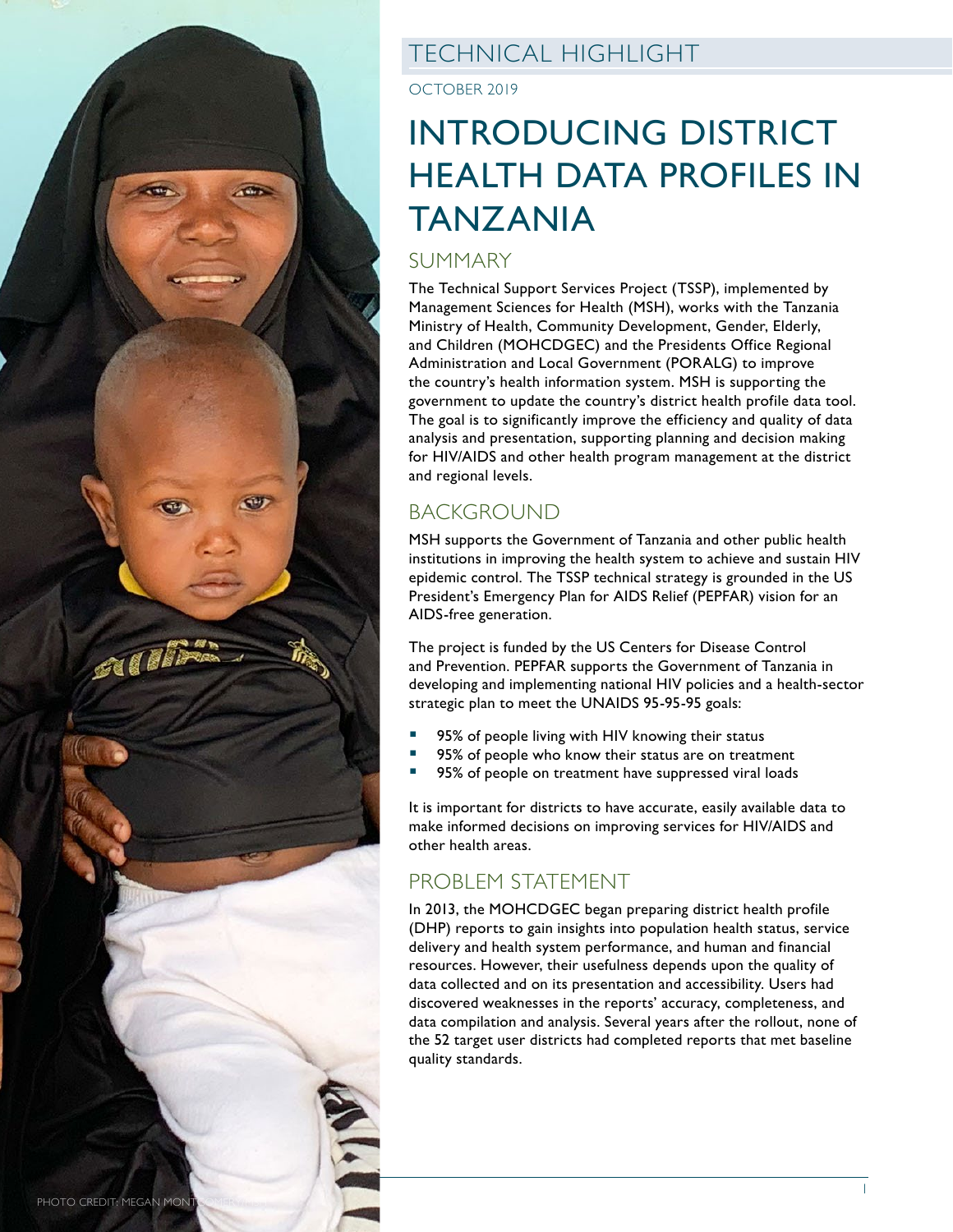# STRATEGIC APPROACH

The DHPs are an important tool that allows for more effective decision making and health care resource planning at the local level. Tracking progress toward health outcomes illuminates gaps and advancement toward goals. Achieving the 95-95-95 targets and the necessary planning requires that each district have timely, accurate, easily accessible data. To overcome barriers to implementation, TSSP worked with the Government of

Tanzania, the World Health Organization (WHO), and other partners to refine the DHP tool. This included ensuring that it aligns with the Tanzania National AIDS Control Program (NACP) and PEPFAR priorities and supporting effective data synthesis, presentation, analysis, and use. Finally, the program supported integrating use of the DHPs into the council health management teams' annual review processes.

## IMPLEMENTATION



### INTERVIEWS

First, TSSP gathered feedback from report writers and end users to determine strengths and weaknesses in the program. The original tool had 75 indicators, and the district health managers found the report too extensive to complete on time and of limited practical use because of sub-optimal quality and poor alignment with current program priorities.

#### DATA REFINEMENT

TSSP worked with the MOHCDEC and health care officials focusing on priority health areas to

develop 37 essential indicators, including for HIV/AIDS and related targets.

#### DATA ACCESS

In collaboration with the University of Dar es Salaam, MSH supported development of a DHP dashboard that is linked to DHIS 2. This is an electronic tool that aggregates and presents the data in visually friendly ways (e.g., tables, graphs, charts, maps) to make analysis easy and facilitate understanding of relationships between variables and, ultimately, the use of information for planning and program management purposes.

#### TRAINING

The team invited one health information manager, representing each target district, to a system training session. M&E staff from the MOHCDGEC and the PORALG were engaged to ensure strong understanding on how to collect, present, interpret, analyze, and leverage use of the data to achieve programmatic goals. The team developed a review process publication to give clear guidance and set up a WhatsApp group to provide a forum to exchange experiences and solve challenges related to implementation.

#### REVIEW

MSH supported a team of 12 M&E staff to review the initial reports and address data quality, presentation, and use. The project also developed a DHP review guide to standardize the process and emphasize the value of evidence-based planning.